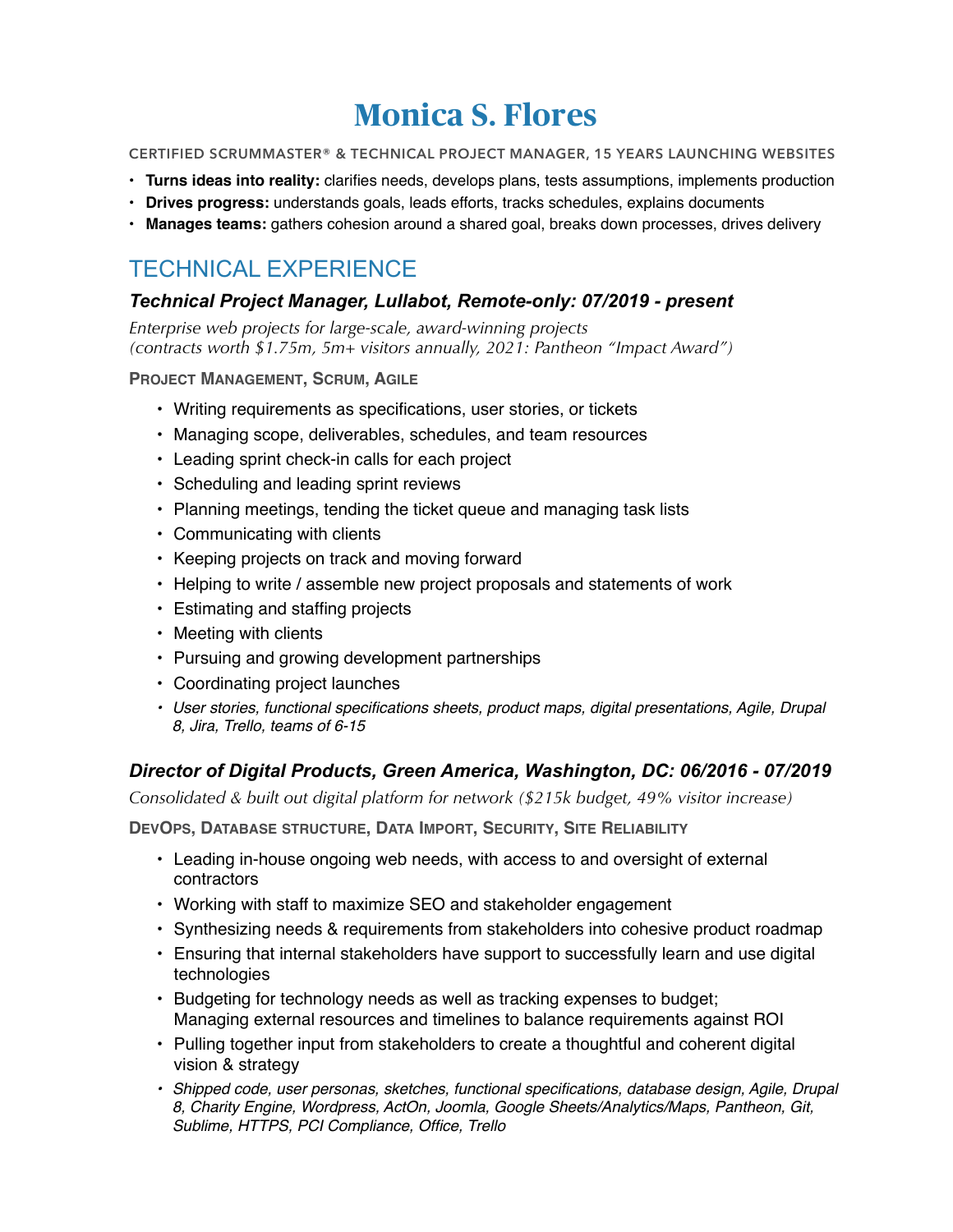#### *Software Engineer, GIST Network, Washington, DC: 01/2016 - 05/2018*

*Specified architecture, technical features for U.S. Dept. of State platform (\$560k, 8000+ users)* 

**DEVOPS, DATABASE STRUCTURE, PROGRAM MANAGEMENT, PRODUCT MANAGEMENT**

- Identifying and specifying unified fields from a legacy platform to Drupal 7
- Creating and implementing architecture
- Documenting and assigning user roles and permissions
- Setting scrum goals and leading development
- Providing feedback/guidance to 6-person team
- *• Shipped code, lucid chart diagrams, layouts, functional specifications, database maps, Agile, Drupal 7, Slack, ActiveCollab, Balsamiq, Pantheon, Acquia, Git, SFTP, Sublime*

#### *Product Team Lead, Ashoka Changemakers, Arlington, VA: 02/2014 - 12/2016*

*Led team for redesign and refactoring of a web platform (\$180k budget, 85k monthly users)*

**DATABASE ARCHITECTURE, PROGRAM MANAGEMENT, PRODUCT MANAGEMENT**

- Identifying functional specifications, evaluating potential solutions
- Installing, wireframing, and themeing site;
- Creating reports, content types, roles/permissions, documentation, trainings
- *• User stories, Drupal 7, Jira/Fisheye, Confluence, SequelPro, drush, TeamworkPM, localization*

#### *Project Manager/Web Developer, 10K Webdesign, HI and CA: 07/2004 - 01/2014*

*Lead developer, producer, coder, liaison, manager on 240+ website redesigns and new website launches for clients like SOCCOM Princeton (research lab), Castro Valley Sanitary District (government), West Contra Costa Integrated Waste Management Authority (public agency)*

**DATABASE ARCHITECTURE, PROGRAM/PRODUCT MANAGEMENT, CLIENT MANAGEMENT**

- Client-facing: identifying process, developing standard operating procedures & workflow
- Full stack Drupal developer: producing database architecture, code, installation, build
- Managing project milestones, keeping contractors and team on track, running scrums
- Working with clients to determine business process and needs, projects, deliverables
- Organizing and presenting at DrupalCamp Hawaii 2011
- *• Drupal 6, Twilio, Rundexter, Cloudflare, ApacheSolr, Acquia,Views, Panels, Entity, EntityReference, Bootstrap, CKEditor, Media, Calendar, GMap, Location, Feeds, Chaos Tools, Token, Pathauto, Webform, Analytics, Rules, Features, Context, Firebug, Analytics, Slack, Jira/ Fisheye, Confluence, SequelPro, drush, Sublime, Git, TeamworkPM, Skype, Hangouts, PHP/ mySQL, Google Drive, UXPin, LucidChart, Salesforce, Pantheon, Trello, Assembla, Open Graph, Twitter API, MailChimp, SalesForce, Wild Apricot, PCI, Authorize.net, PayPal, SSL, AJAX, JQuery, PEAR, AddThis, CK Editor, TinyMCE, Vimeo, YouTube, vCard, Sitemaps, RSS, Amazon Catalog Search*